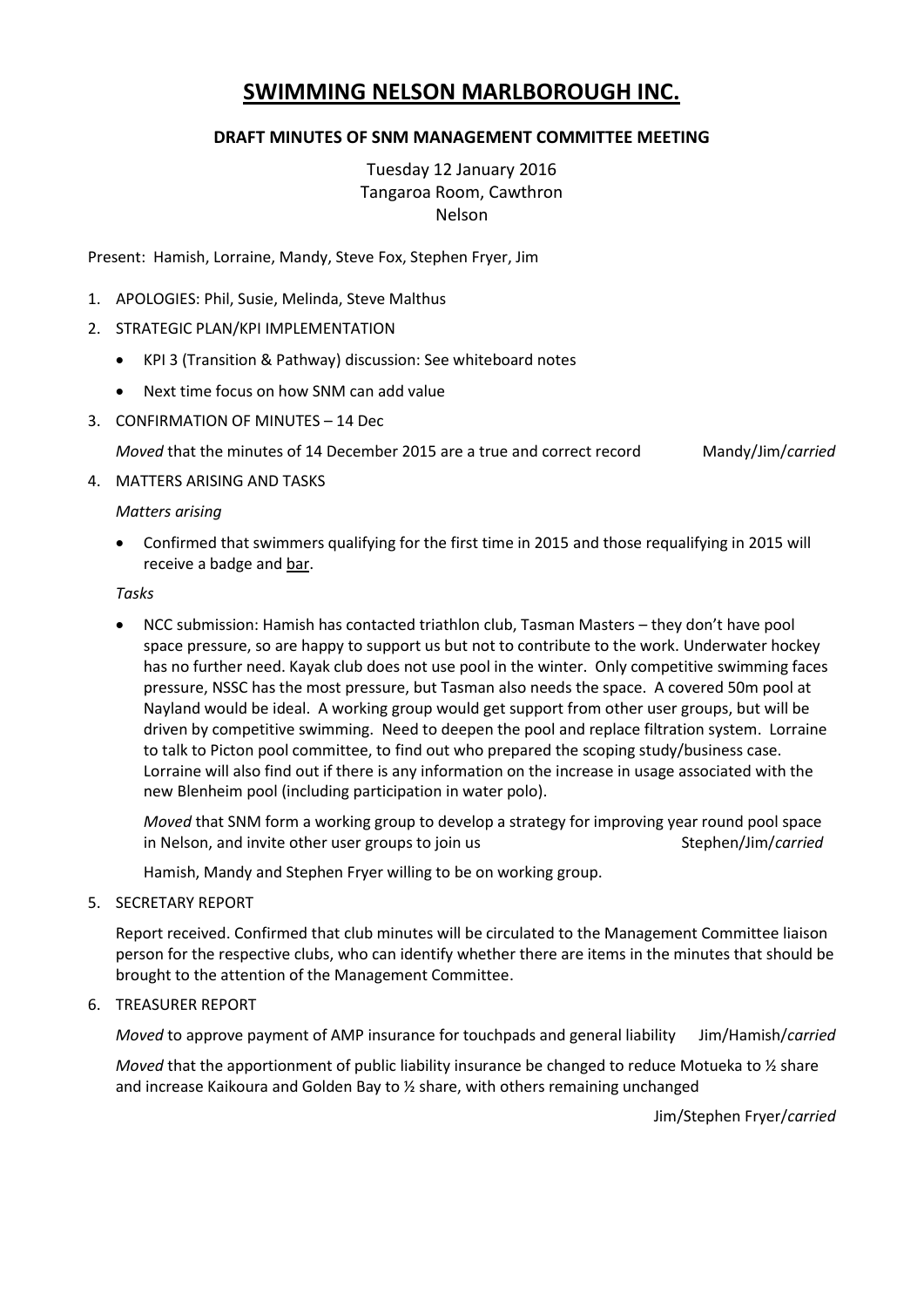#### 7. REGISTRAR REPORT/MEETS MANAGEMENT

• SNM Age Groups

Stephen Fryer will take over as Meet Director.

May need additional help with medal presentation: Jim to check debrief notes.

Jim to offer clubs the opportunity to sponsor a lane (\$200 with a board, and \$150 if you already have a board). Hamish to contact SBS re sponsorship (already have a board).

Jim to remind trophy holders to return them, and confirm new donors have purchased trophies.

April meet

*Moved* that we accept Tasman SC offer to hold the April meet Jim/Stephen Fryer/*carried*

Tasman SS meet: 20 May

Aim to lower costs if possible. Get a sponsor for pool hire? Phil to approach CLM (unique event that encourages swimming)

Offer medals for non-competitive swimmers as well as competitive swimmers?

Special Olympics swimmers not participating. Can we get them back? Talk to Graeme Bane or Ed Book.

Club membership structure for School swimmers: Jim to prepare a proposal and circulate for approval. Then this can be circulated to clubs for comment.

Touchpad fees

*Moved* that the clubs be charged for their use so far this year Stephen Fryer/Jim

5 in favour, 1 against: c*arried*

*Moved* that the Registrar's report be adopted and the following be confirmed as new NM records

#### **Auckland Age Group Championships 18-20 Dec 2015**

| 50 Free  | LC. | 16   | м | 24.42     | Sam McKenzie | <b>TASNM</b> |
|----------|-----|------|---|-----------|--------------|--------------|
| 100 Free | LC  | 16   | м | 52.52     | Sam McKenzie | <b>TASNM</b> |
| 200 Free | LC. | 16   | м | 1:56.89   | Sam McKenzie | <b>TASNM</b> |
| 100 Fly  | LC. | 16   |   | M 1:00.21 | Sam McKenzie | <b>TASNM</b> |
| 200 IM   | LC. | 16   | м | 2:18.86   | Sam McKenzie | <b>TASNM</b> |
| 100 Fly  | LC. | Open |   | M 1:00.21 | Sam McKenzie | <b>TASNM</b> |

**SNM Country & Town Champs 9 Jan 2016**

| 100 Breast SC |      | 10&U |  | F 1:32.80 Skye Humphries NLSNM |       |
|---------------|------|------|--|--------------------------------|-------|
| 200 IM        | - SC | 18.  |  | F 2:27.76 Ellie Rukuwai        | NLSNM |

Jim/Hamish/*carried*

#### 8. PUBLICITY/COMMUNICATION REPORT

Lorraine prepared a report on the C&T. Printed in Nelson Mail and expected in Marlborough Express.

Lorraine's report on Zonal meet is ready to go.

9. FUNDING REPORT

No report.

10. SNZ LIAISON REPORT

No report